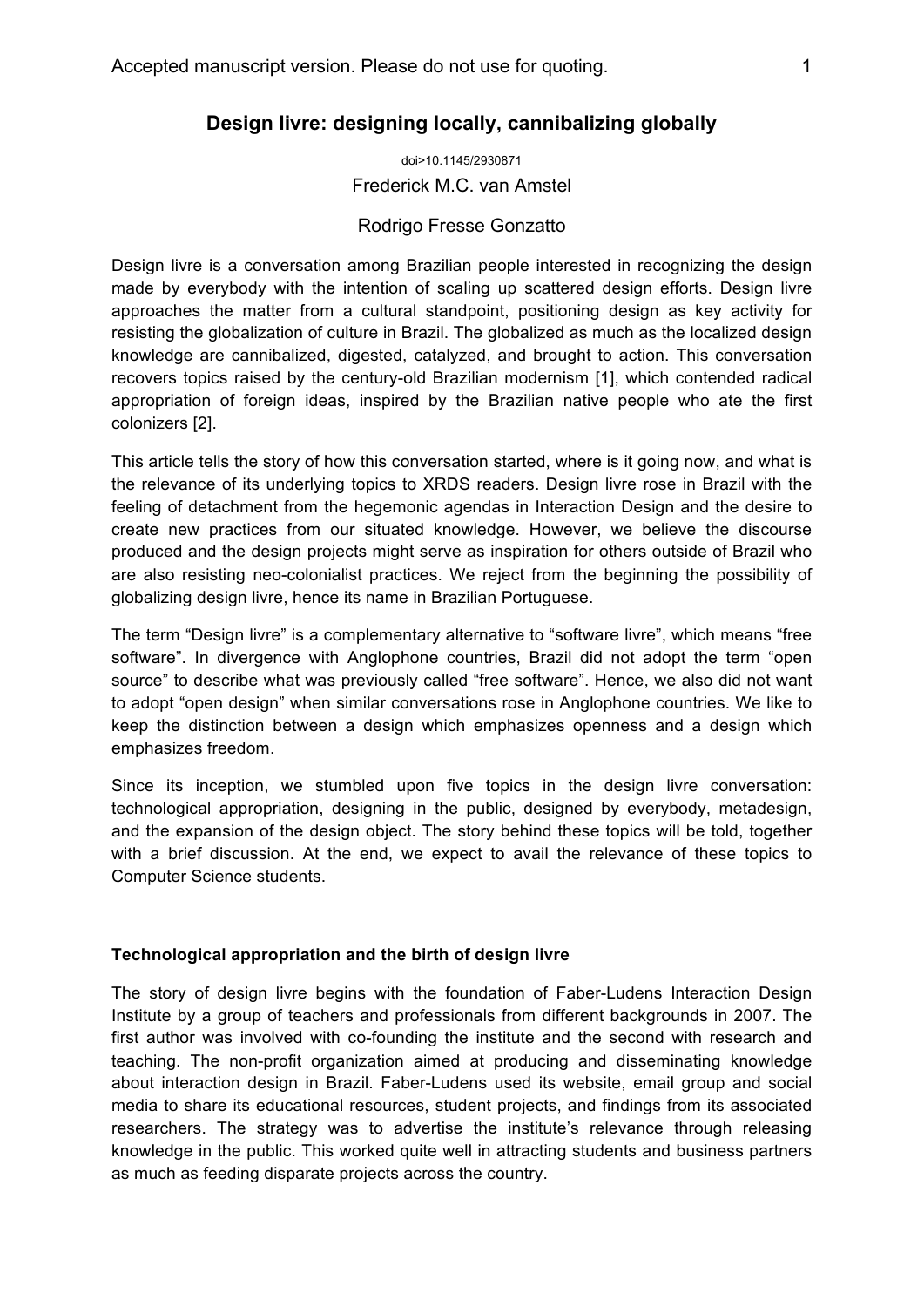The institute was born in the context of a national turn to localized digital technological development. The Brazilian government chooses at that time to prioritize free software over proprietary solutions with the goal of strengthening national sovereignty and saving money. The institute followed this turn, yet raising the flag of design as a means to attune free software to local needs. Despite our engagement with free software, we did not want to restrict ourselves to this object.

We had a broad vision and an alternative way of dealing with the global. Looking at the unequal trade relationships Brazil has with foreign countries, we came to the conclusion that, at the moment, we can't compete in the same level with the production of artifacts such as software or hardware. That does not mean we are waiting for the development of our own industrial power. We think we can excel at the production of interactions. For that, we don't need advanced artifacts, high technology or advanced expertise. With simple props, Brazilians can be very creative in creating interactions among people. We like to turn the alleged state of technology dependence from foreign countries into a state of constant technological appropriation. Hence our design object becomes not the technology per se, but the interactions mediated by technology in society.

## **Desiging in the public for FLOSS projects**

In the beginning, we wanted to contribute with designing interactions to the Free Libre and Open Source Software (FLOSS) projects adopted in Brazil, but we soon learn this to be very difficult. The FLOSS projects did not have a role for us and most of the people we spoke to did not understand what else we could contribute other than just code. They expected designers to contribute by reporting bugs and mistakes in the same way programmers do, such as using a bug tracking system. These systems do not lend an overview for the design strategy behind the software development. Hence, we found it difficult to develop a holistic understanding of the user in such fragmented vision.

Being aware of this limitation, the BrOffice.org community leader asked us for help with their website redesign in 2008. They wanted to make it user-centered, instead of developercentered as done before. We did together a participatory design project which included almost everyone in the community, even those who did not code for the software. However, the redesign was never implemented due to the developers' disengagement with the proposal. Despite producing extensive documentation of a design process that could be adapted by other projects, the BrOffice.org website project did no sustain.

Our first attempt to work with FLOSS projects failed to produce sustainable results, but we did not give up. Later on, we engaged our students with two design challenges proposed by the Mozilla foundation. The first was about the future of browsing the Internet, for which we proposed Cubezilla, a 3D metaphor for grouping tabs that won one of the design challenge's award, the People's Choice Award. The second was about creating and synchronizing subtitles for internet videos. Some design ideas created for this challenge were incorporated into Amara video editor by the Participatory Culture Foundation.

The publicity gained from joining the challenges helped us to spread our vision of designing interactions. Even if the ideas developed were not all implemented, many people got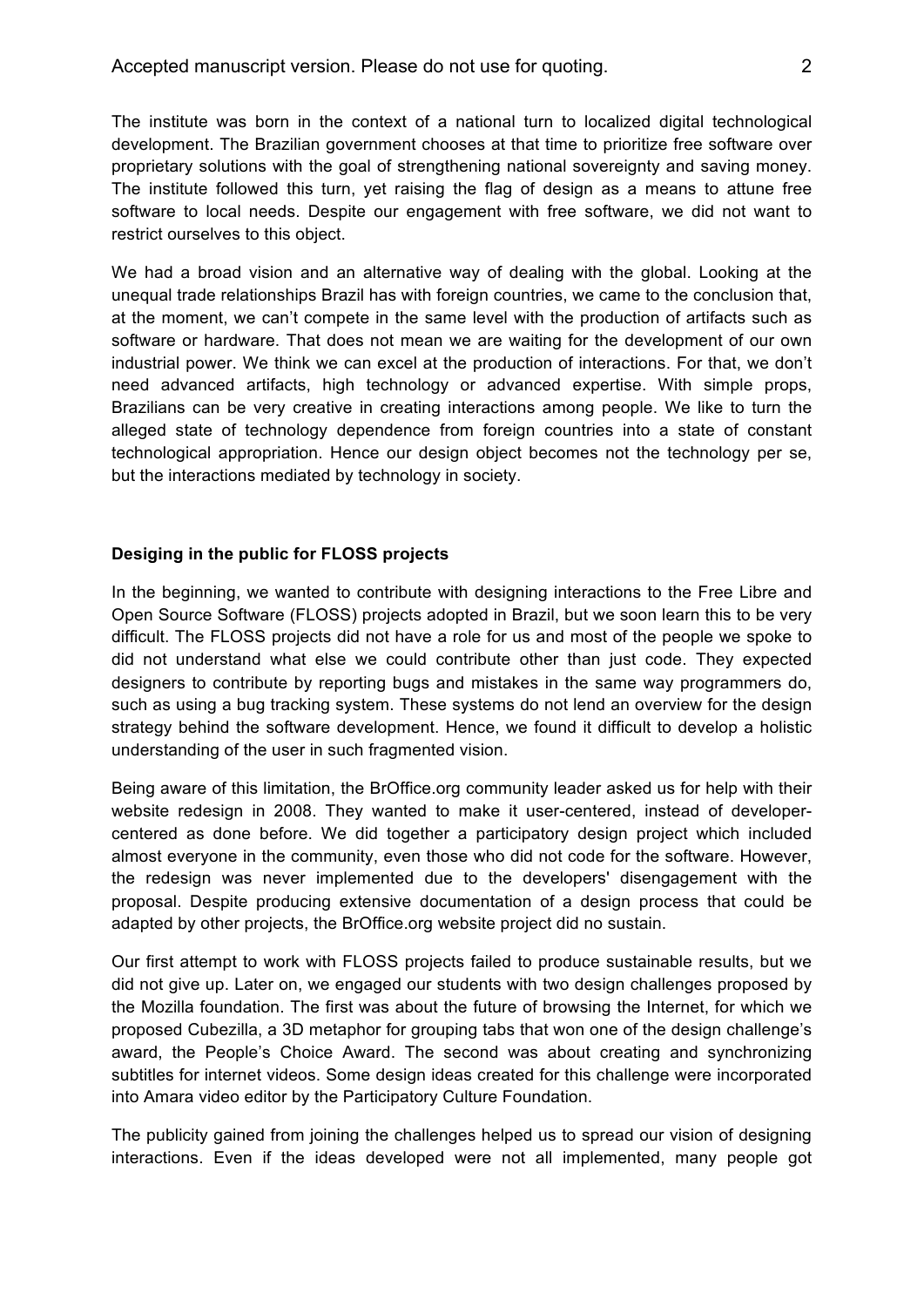inspired by the approach and hopefully applied the ideas elsewhere. We learn that participatory design processes are more sustainable when held in the public.

#### **Designed by everybody**

After these initial projects, we noticed the main problem of FLOSS being not the absence of designers, but the lack of proper tools for collaborating on design issues. Github was getting popular as a means to collaborate in FLOSS projects, but we thought it to be inadequate for designing interactions because the type of design we do cannot be coded like a programming language. Hence, we decided in 2010 to create the "Github of design", which became known as Corais Platform. Corais offered blog, collaborative text-editing, task management, mind map and other tools integrated from a design perspective. The strategy was to stimulate people to discuss the design using these tools and leave the collaboration's trace in the public.

The first users of Corais were our own design students and professional peers in the same field. They compared Corais to OpenIDEO, a similar platform for collaborating with socially oriented design projects. The main difference to ours was that we did not embedded a specific design methodology in our tools. We preferred, instead, to let people develop their own methodologies. To assist them, we incorporated a database of design methods in Corais, linked to physical cards. These cards could be used to plan a project together with the participants in a collaborative fashion. UXCards, as it became known, was entirely designed using the very same platform Corais. More than 30 people in the User Experience field participated in designing the cards and 20 more in the beta program. Currently, UXCards is used by many professionals in Brazil who downloaded the files and printed them.

At this point, the design livre conversation spread out of Faber-Ludens Institute and we were invited to speak in design student conferences, social network gatherings, and other events. In 2012 we decided to write down our conversation as a manifesto, the Design Livre book [3]. We wrote that in one week with the participation of 12 people collaboratively writing the entire book. The book writing was transmitted online and the whole process was documented. Later on, a group of collectives from El Salvador (Red de Colectivos Maniobras Colectivas) volunteered to translate the book to Spanish using the same collaborative writing approach but adding their personal examples and vision to the book.

The main insight gained from writing this book was that design livre was not an approach for designers, but for everybody. Everybody designs something even if not counsciously and everybody can get the benefits from leaking design knowledge into the public, as we were doing. Despite rising in a specific design field, design livre was meant to be free from disciplinary boundaries and the cult of professionalism.

#### **Metadesign for cultural producers**

We realized the vision of design livre when Brazilian cultural producers found the platform and started using it to organize events. The platform was designed to connect designers with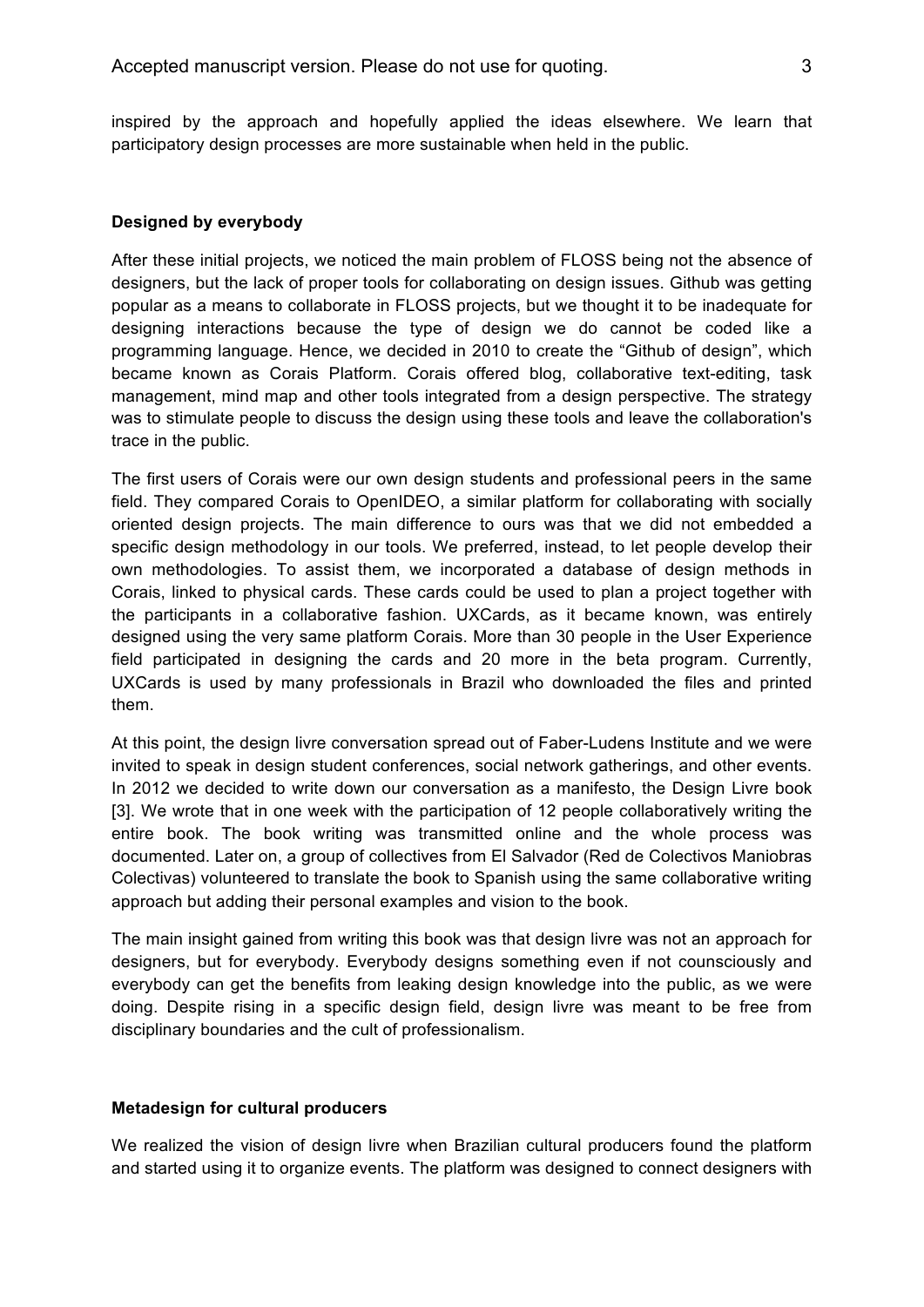software developers in the context of FLOSS projects, but we really wanted to see unexpected usages of it. The cultural producers brought projects such as a technology workshop in an indigenous tribe, collaborative management of a handful of theaters, film society organizing and so forth. Despite being favorable of using FLOSS, the cultural producers did not produce code or software. Yet, they were able to design a lot of things.

We closely observed their interactions through the platform, in particular, the interactions they designed themselves by adding rules and custom items. The concept of metadesign developed by Caio Vassão [4], a Brazilian architect, became very illuminating to deal with this situation. Metadesign means that one can design the design process by looking at infrastructure, tools, rules and so on. In our case, we were designing the design processes of cultural producers through the platform. By using the platform, we speculated that they would design better whatever were they designing.

In order to avoid over structuring the design processes and restricting the users, we created an open project in Corais called Metadesign. Over there, anyone could propose changes to the platform and react on the others' proposals. One proposal sent to this project became a major innovation of the platform: the social currency app. With this app, cultural producers created their own currencies and protected their local economies. This production arrangement increased their independence from governmental funding and increased the community bonds.

Cultural producers became advocates for the platform, advertising it in national events and the media. In 2014, they organized a collaborative book writing effort to document their insights on using the platform for the creative economy. 17 people wrote Coralizando book from remote parts of the country and abroad (like people from El Salvador collectives which translated the Design Livre book before).

### **The expansion of the design object**

Another group of users which attracted attention in Corais Platform was the social participation movement. These people worked to promote sensible means to participate in governmental decisions. They designed with the help of Corais Platform a social participation ontology with 64 people across Latin-America. One of these participants worked at the Presidential Secretary of Social Participation and brought the design livre conversation to his work. Some years later, he invited us to apply some of the design livre ideas in the project of a national social participation app, Dialoga Brasil. This app was designed in a very open way at the presidency, using agile development and design thinking methods. A prominent room was occupied for 10 days and the fuss attracted the attention of other secretaries. Soon after the period, other secretaries reported drawing on some of these methods in their own collaborative work experiences.

With this project, we realized the affective relationship developed through collaboration in person. Previously, we fostered design livre online but it became more contagious when it was offline. After working with the Presidency in 2015, we did a couple of similar projects at the Clinics Hospital of Paraná and Curitiba City Hall. In both of them, the point was to emphasize peoples' capacity to design their own way of working. This focus on design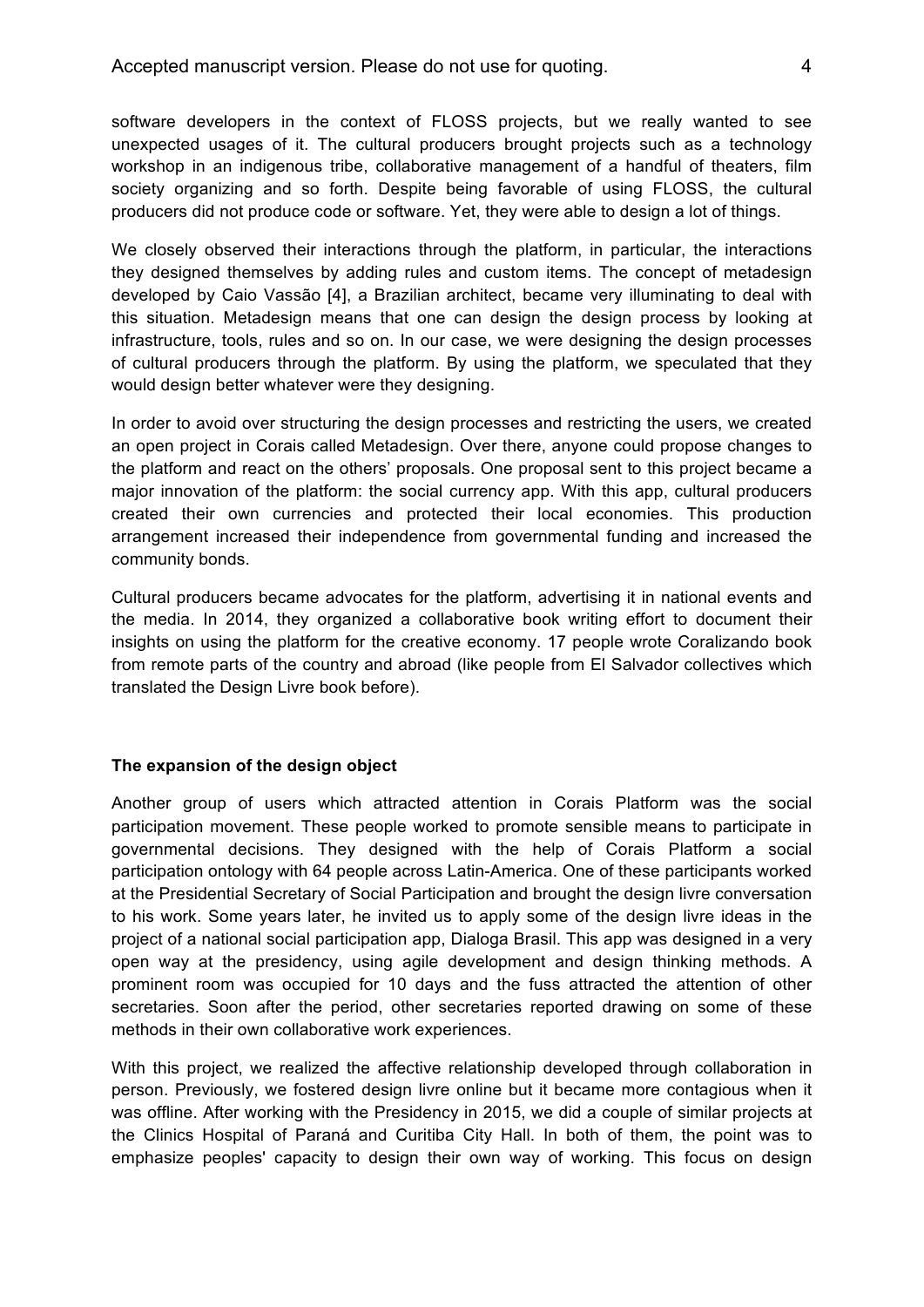tactics is very different from what is typically associated with the design thinking concept abroad: design strategies.

These recent projects cannibalized foreign concepts and turn them into localized knowledge after debates and try-outs — design thinking and agile development are just some of the work methodologies currently being imported with little criticism. Beyond such critical import, we also create our own concepts such as vibe design, vernacular interaction design, brat usability, desdesign and others that have their own story, but these do not have the same currency as imported concepts. We prefer to hijack the current structure for concept importation and redefine them once they land over here rather than rejecting them. Because of that mediational role, the design livre conversation never settles upon a definition.

This is a characteristic of a design object in constant expansion. At the beginning, we were concerned with software and hardware, but soon we focused on people's interactions. Then, we came to amateur design and the mitigated metadesign approach, which is to design infrastructure for amateur design. Currently, we are pursuing design as a way of interacting with the world to produce our own existence.

### **Final remarks**

We would like to think that design livre is an ever expanding conversation, hence, we avoid to end any debate with clear cut definitions and recommendations. For those who are joining the conversation (yes, design livre is not restricted to Brazilians), we can merely offer some reflections from our historical learning process:

- Design is neither the appearance of something nor a stage (initial or final) of a development process. Design is an activity that create things in the world, things that connect people with different skill levels. If carried out by a collective, design activity entails a great potential for social innovation.
- Negotiation is an inherent part of design activity. It is possible to make it invisible, as if it did not exist, but it is impossible to work collaboratively without dialogue. Monologues hide the different voices and different interests in a project. Stimulating conversations with design implications in public spaces is a powerful way to produce what people want for themselves.
- Having multiple spaces for dialogue is a requirement to enable diversity among participants. Not everyone feels comfortable in participating if there is only one way to contribute. Some people do not have formal knowledge in computation, while having practical experience with using systems in everyday life. They may not be able to contribute with code, but in a friendly environment, they can contribute with quick and unimagined solutions to difficult problems, social functions, and keeping the excitement of working with the project.
- The motivation for making things does not fade away when things are ready to use. Projects like the ones we made free by design do not begin or end with things. The thing is just a means to achieve what the project is all about: to transform life. In design livre, we transform life by letting people learn design as they participate in our projects and also by letting anyone cannibalize our open products and processes.